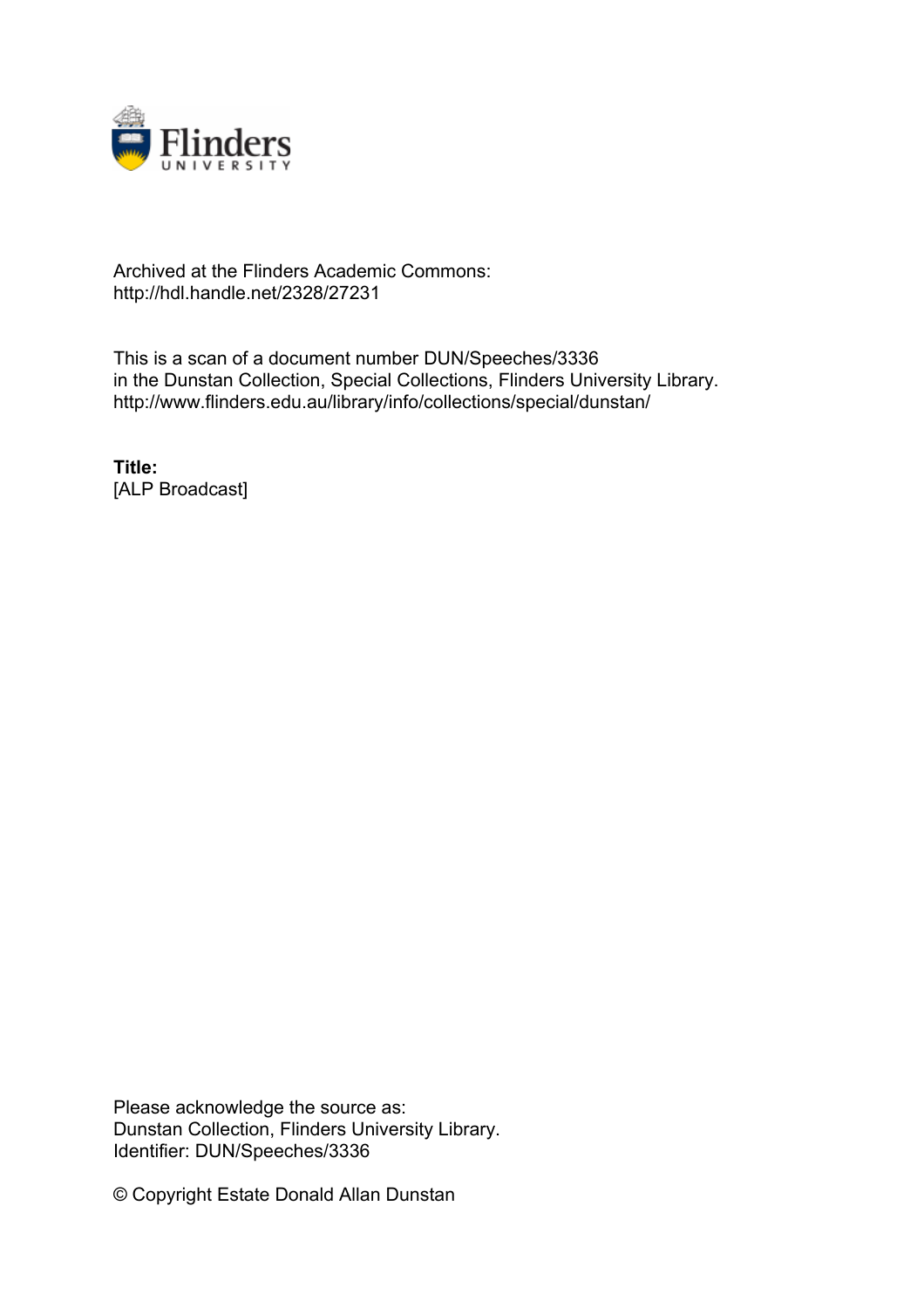Cood Broming,

It is essential in any democratic seciety that persons possession expert knowledge on a cubject of public inportance chould be expected and encouraged to air that knowledge and to offer criticisme of the polisics and activities of government.

3336

The mombers of the University Staff are a case in point. It is a rule of Adolaide University that probers of the staff de not make public statements as members of the University staff. unless it is on a subject in which they are expertly qualified and on which they are engaged in their University work except on opecifically staff matters. (They may, of course, as private eitizene sey what they like just as any other eitizen may do, but they do not then involve the University).

From time to time otatements either in praise of, or critical of, Government have cranated from combers of the University staff. It is not to be expected that Covernment will accept criticismo, uncritically, whatever it any do about praise and Einiotors of the Covernment have every opportunity to reply to opecific criticism on the ceassion of its being made. This, too, io perfectly proper. It is essential, corcover, that nembers of an academic body should feel perfectly free to otate their informed opinions without fear of a threat to their remunoration œ conditions or a threat to the finances of the institution which employs them.

Hany of these principles which should be uricastic, were ahown to be not acceptable to the Minister of Education last wook when he used Migh Cohool Speech days as a platform to deliver a general attack on them last wook.

The Minister said that "cutstanding educational attainsent often bred intellectual arrogance and scholastic anobbery." Ho added that a minority of professors and lecturers adopted an attitude of airyorniscience to uniformed people and addressed. studiously condectending and offensive remarks to the public. He baid he based his opinion on statements by them in newspapers

Dunstan Collection, Special Collections, Flinders University Library.